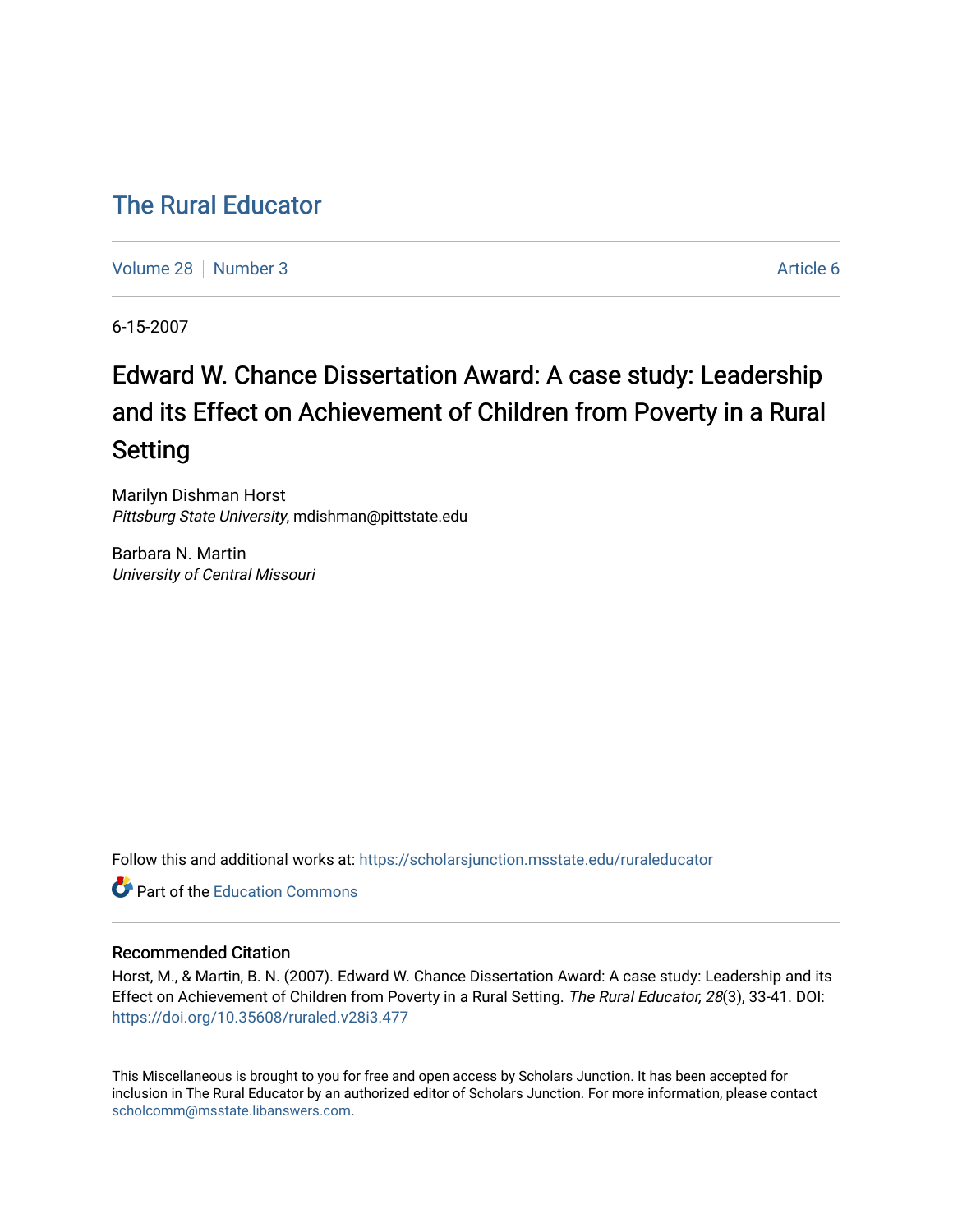# **Edward W. Chance Dissertation Award for Doctoral Research in Rural Education**

## **A Case Study: Leadership and its Effect on Achievement of Children from Poverty in a Rural Setting**

#### **Marilyn Dishman Horst, EdD**

*Pittsburg State University* 

### **Barbara N. Martin, EdD1**

*University of Central Missouri*

*The purpose of this study was to examine the perceived effectiveness of leadership in a Missouri rural K-8 school with a high incidence of poverty that consistently met federal and state accountability mandates. The concepts of accountability as measured by student achievement, the unique educational needs of children from poverty, and the challenges of the rural school location were viewed through the lens of leadership. Ten practices of leadership that lead to consistent student achievement were suggested. They include integrity and courage, focus and vision, expectations and data evaluation, resources and empowerment, role modeling, and collaboration. Implications of this study could impact mentoring programs to support beginning and practicing administrators, leadership training in schools of education and state leadership programs, programs and instruction designed for children from poverty, and considerations of the monetary and educational cost of consolidation.*

Rural educators throughout the United States grapple with the challenges of school improvement focused on high stakes testing results. Student achievement from such testing programs has far reaching ramifications resulting in extensive research to identify factors that contribute to student success. As a result of such mandates, Missouri rural principals are faced with the threat of non-accreditation if Missouri Assessment Program (MAP) scores are low (Missouri School Improvement Program, 2000). Another challenge to rural educators (Citizens for Missouri Children, 2005) is the increasing number of children from homes of poverty, who have unique educational needs. In addition, rural schools are confronted with barriers such as funding, isolation and community support (Collins, 2001). School leaders, in such an environment, can succumb to bounded rationality and become content with "satisfysing" rather than meeting the challenge (Cervero & Wilson, 2006; Morgan, 1997). Some principals/superintendents, however, overcome the barriers to success through effective leadership.

Given the success of some K-8 rural schools despite barriers, the overarching question emerged: How do some

l

small, rural Missouri K-8 schools with a high incidence of poverty consistently achieve the Distinction in Performance designation? The review of the literature revealed several secondary questions in this single case study. How do poverty and rural location affect achievement? What factors lead to success and increased student achievement in these small, rural schools? What leadership qualities does a principal/superintendent in a small rural school possess that lead the school to consistent achievement? What processes does the leader implement that lead to teaching and learning? What structures does the leader implement to establish the relationships necessary for teaching and learning? Thus the purpose of this single case study was to investigate how one rural Missouri K-8 school consistently achieves Distinction in Performance despite significant barriers to student achievement. Since the leadership of the principal is critical (Davis, 2003; Furman, 2003; Spears & Lawrence, 2004) this study viewed student achievement in a rural K-8 school with a high incidence of poverty through the lens of leadership.

<sup>1</sup> Marilyn Dishman Horst was the winner of the 2006 Edward W. Chance Dissertation Award. This article, based on her award-winning dissertation, is co-authored by her dissertation advisor, Barbara N. Martin.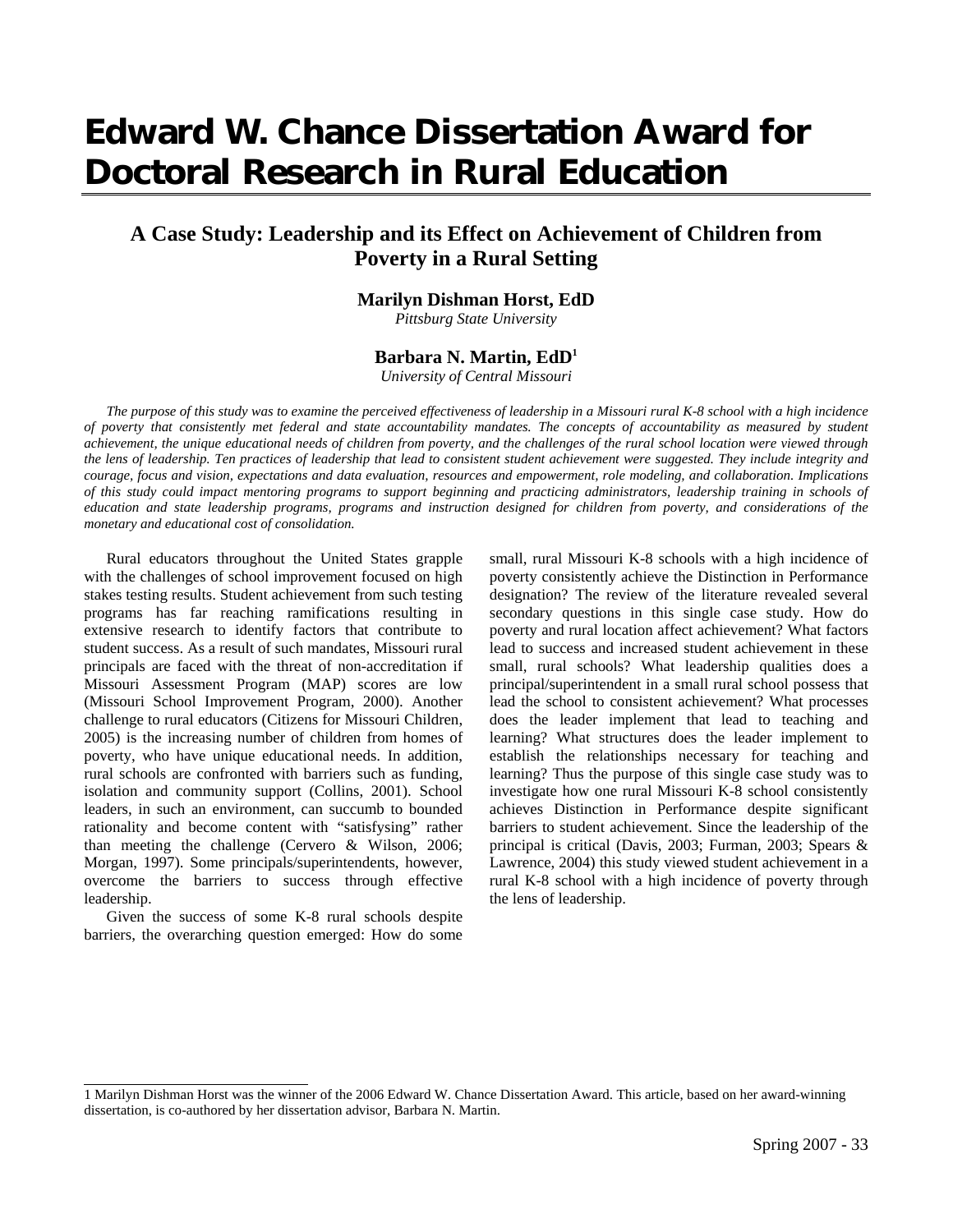#### **Conceptual Underpinnings**

#### *Rural School Issues*

Current literature identifies both challenges and advantages of rural schools, but several demands of NCLB pose unique problems for rural schools (Lyson, 2005). Such difficulties include the small size of the student body, which can cause test scores at benchmark years to swing dramatically (Coladarci, 2003). Additionally, meeting the one percent special education requirements is also formidable due to the size of enrollment (Kusler, 2004).

Finance poses another potential hurdle for rural schools. The issue of funding, especially in this time of state funding reduction, results from the practice in many states of basing funding levels upon local property taxes, figured by using attendance data. Also the small number of students in rural schools and the lack of a local tax base exacerbate the problem (Beeson, 2001). Finally, rural communities are, sometimes, hesitant to fund an education for young people who will join the increasing number of students who leave the community after finishing school (Carter, 1999; Goetz & Rupasingha, 2003).

The superintendent/principal in rural schools meets additional challenges. They must assume numerous roles shared by several individuals in larger schools (Buckingham, 2001). Rural school leaders struggle with isolation (Buckingham) and low salaries (Beeson, 2001). Also, teachers in rural schools are less likely to meet the mandate for "highly qualified teacher" (U. S. Department of Education, Department of Elementary and Secondary Education (USDESE), 2002). Some studies identified low salaries and stress related to working conditions to be significant in rural schools (Abel & Sewell, 1999).

Conversely, the research identified benefits to leaders and teachers in small, rural communities. Among the positive aspects cited were the opportunities to develop close relationships among the staff, students and community. Such interactions contribute to development of social capital (Beaulieu & Israel, 2005).

The literature also described varied interests and approaches to the K-8 school. One focus included viewing the K-8 configuration as it affects the middle school concept (Hough, 2003; Tadlock & Barrett-Roberts, 1995). Another viewed the K-8 school as an avenue of school improvement in the inner city school (Patton, 1998).

Additionally, rural schools educate an increasing number of migrant workers, immigrants and families in poverty (Beeson, 2001). This shifting population focuses on another potential barrier to achievement: poverty.

*Poverty* 

Beginning with the 1965 Elementary and Secondary Education Act (ESEA) and ending with the current authorization of NCLB, several programs have addressed the issues of educating children from poverty (McCall, Kingsbury & Olson, 2004). However, the successes of programs such as Head Start are inconsistent (Houston, 1997).

Since the student population of many Missouri K-8 schools exceeds the national description of 50% or more students eligible for free or reduced lunch (USDESE, 2002), the need to examine the impact of poverty on rural students was necessary. Current literature identified several learning difficulties that plague children in poverty, including more likelihood of learning disabilities, low test scores and more special needs (Missouri Kids Count Data Book Online, 2004). The increasing number of immigrants, migrant workers and minorities has also had an impact on the rural community. In fact, the magnitude of poverty can overpower some small rural schools (Beeson, 2001).

Several investigations, however, show potential for improvement. Marzano, Pickering and Pollock (2001) have identified strategies that improve learning for all students, including children in poverty. In addition, teaching techniques to fill the learning gaps of children in poverty have been developed (DeVol, 2004; Payne, 2005). Additional research, including a meta-analysis of over 69 studies looking at the effects of leadership on student achievement, emphasizes the effects leadership can have on student achievement (Marzano, Waters, & McNulty, 2005). It is through this lens of leadership that the barriers of rural schools and poverty are viewed.

#### *Leadership*

Research over the past decade has described effective leadership essential to school improvement. Experts in leadership theory support the notion that effective change within a school building comes only with the leadership of the building principal (Cotton, 2003). Yukl (2006) suggested that principals leading change forge a vision and build capacity for change by working with the stakeholders to establish and work toward a shared vision. Principal leadership creates the context in which such change can flourish by focusing on that shared vision (Bolman & Deal, 2002).

Additionally, leaders in times of change assume diversified roles (Haun, 2003) and maintain focus (Lashway, 2002a). Successful change agents facilitate and encourage a collaborative climate (Elmore, 2002). And with the high stakes accountability, the attention is now on the building rather than the district (Elmore, 2002), thus principals need to prepare themselves as instructional leaders to have a positive impact on student achievement (Fullan, 2001; Hedgpeth, 2000). Early on it was found that principals in high performing schools spent 81% more time practicing instructional management than those in average schools (Ellis, 2004; Lieberman, 1995). Also, teaching practice can be improved by collaboration and leadership (Smith, 1998, Yukl, 2006) and focusing on organizational coherence instead of the test leads to improved student achievement (Elmore, 2002). Two theories that help explain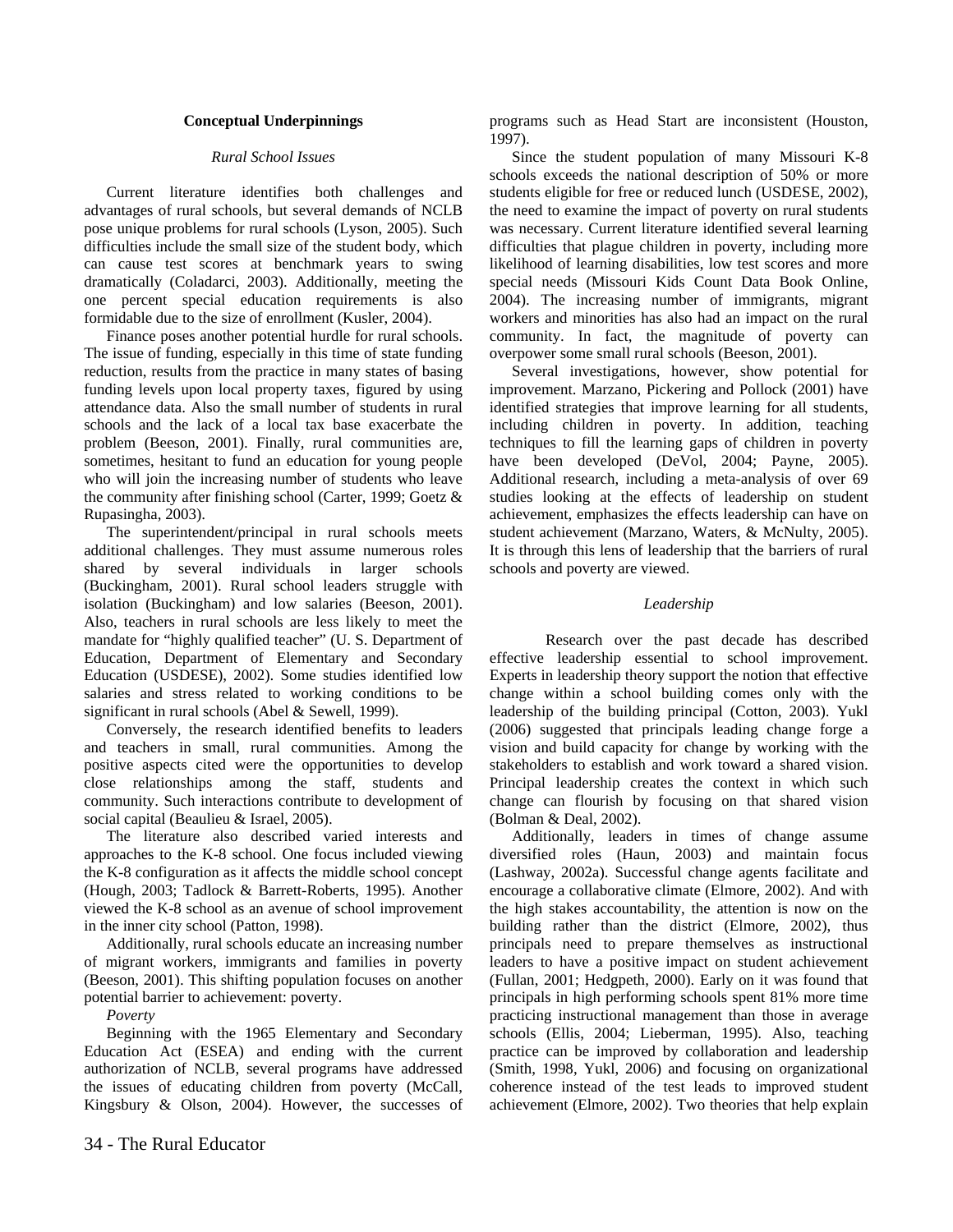the phenomenon of such leadership are transformational (Bolman & Deal, 2002) and collaborative (Eaker, DuFour, & DuFour, 2002).

*Transformational Leadership.* Both the motivation (DuFour & Eaker, 1998; Yukl, 2006) and caring of such a learning organization can result from transformational leadership, which motivates and transforms followers to meet the needs of the organization rather than their own self-interest (Yukl, 2006). In addition, consideration of the human factor, or soul, can be a powerful force leading to improvement (Bolman & Deal, 2002; Lashway, 2002b).

*Collaborative Leadership.* Caring leaders focus on the child and his/her well-being at the center of school improvement (Bolman & Deal, 2002). This child-centered focus leads to a collaborative spirit (Baker, 2004) in which teams develop a collaborative culture (Eaker, DuFour, & DuFour, 2002). Effective teams build an environment in which collaboration can occur (Eaker et al., 2002), and collaborative learning results (Danielson & McGreal, 2000; Darling-Hammond, 1998). Team learning is essential for growth and encourages student achievement (Cervero & Wilson, 2006; Kanter, 1994). Finally, effective leaders can develop collective leadership in which they engage their staff to share leadership roles encouraging shared responsibility for improvement (Chirichello, 2002).

These leadership theories identified in the literature review became the lens through which student achievement in a small rural school with high incidence of poverty was viewed. The interrelationship of these constructs along with rural school and poverty informed this inquiry resulting in the following overarching question: How do small, rural Missouri K-8 schools with a high incidence of poverty consistently meet Distinction in Performance designation?

#### *Limitations and Assumptions*

One limitation of the case study design is the notion that such a study is less credible than quantitative studies since it evolves from "apparently subjective findings based on interviews and observations" (Fowler, 2000, p. 312). A second limitation is generalizability, as this study focused on the adult leader, teachers, staff and board of education from one K-8 school in Missouri. To address these limitations the researcher was cognizant of the validity and reliability limitations of a case study and thus gathered data from a variety of sources. The researcher conducted all the interviews and analyzed the materials and artifacts for consistency. To insure the integrity of transcription, the written scripts were returned to the interviewees for verification prior to inclusion in the study and any discrepancies noted by the participants were corrected. The generalizability of this case study, which was written with detailed description, may be determined through other studies "to establish the representativeness of what they have found" (Bogdan & Biklen, 1998, p. 32).

#### **Methodology**

#### *Population and Sample*

The researcher developed a purposeful sample determined by a series of filters to identify the school and leader that would best represent all the theoretical underpinnings and questions addressed in this project. The filters used included the following: small rural school, student achievement, consistent leadership and poverty level. The first filter of rural schools resulted in a set of 75 kindergarten through eighth grade (K-8) schools in the state. The second filter was the state designation of Distinction in Performance for the school years 2000-2001, 2001-2002, 2002-2003, 2003-2004, and 2004-2005. Eleven K-8 schools achieved this honor.

The next set of filters addressed leadership in each of these schools. The first leadership filter considered the roles of superintendent and principal in the eleven school districts already identified. In four of the identified schools, two individuals assumed the role of principal and superintendent. In the remaining seven schools, the same individual served as both principal and superintendent. The schools with one administrator were selected to provide a clear picture of an individual leader. The next level of selection addressed the longevity of the administrator in the district. There were only three of the seven remaining administrators who had served in their district for more than 10 years.

The final filter for these three schools was the poverty level for the years 2001-2005 as determined by the free and reduced lunch percentages for the district. Of the three remaining schools, only one qualified as a school of poverty with over 50% free and reduced lunch percentages for each of the designated years.

#### *Instrumentation*

Individual interviews and focus groups, as well as analysis of documents and artifacts from the school provided the data. The variety of participants selected permitted the use of situational analysis, which is considering the information from perspectives of all participants (Bogdan & Biklen, 1998).

The researcher visited the school site gathering perceptual data and conducting interviews. The superintendent/principal and volunteer teachers from each level, primary, intermediate, upper, were asked to grant individual interviews. Two focus groups were formed containing representatives of each of the following groups: additional certificated and non-certificated staff, parents and the board of education. The participants received transcriptions of the interviews for verification of accuracy. Official documents from Missouri Assessment Program (MAP) and Missouri School Improvement Process (MSIP) served as a basis for analyzing demographics and student achievement. Internal documents including the MSIP Plan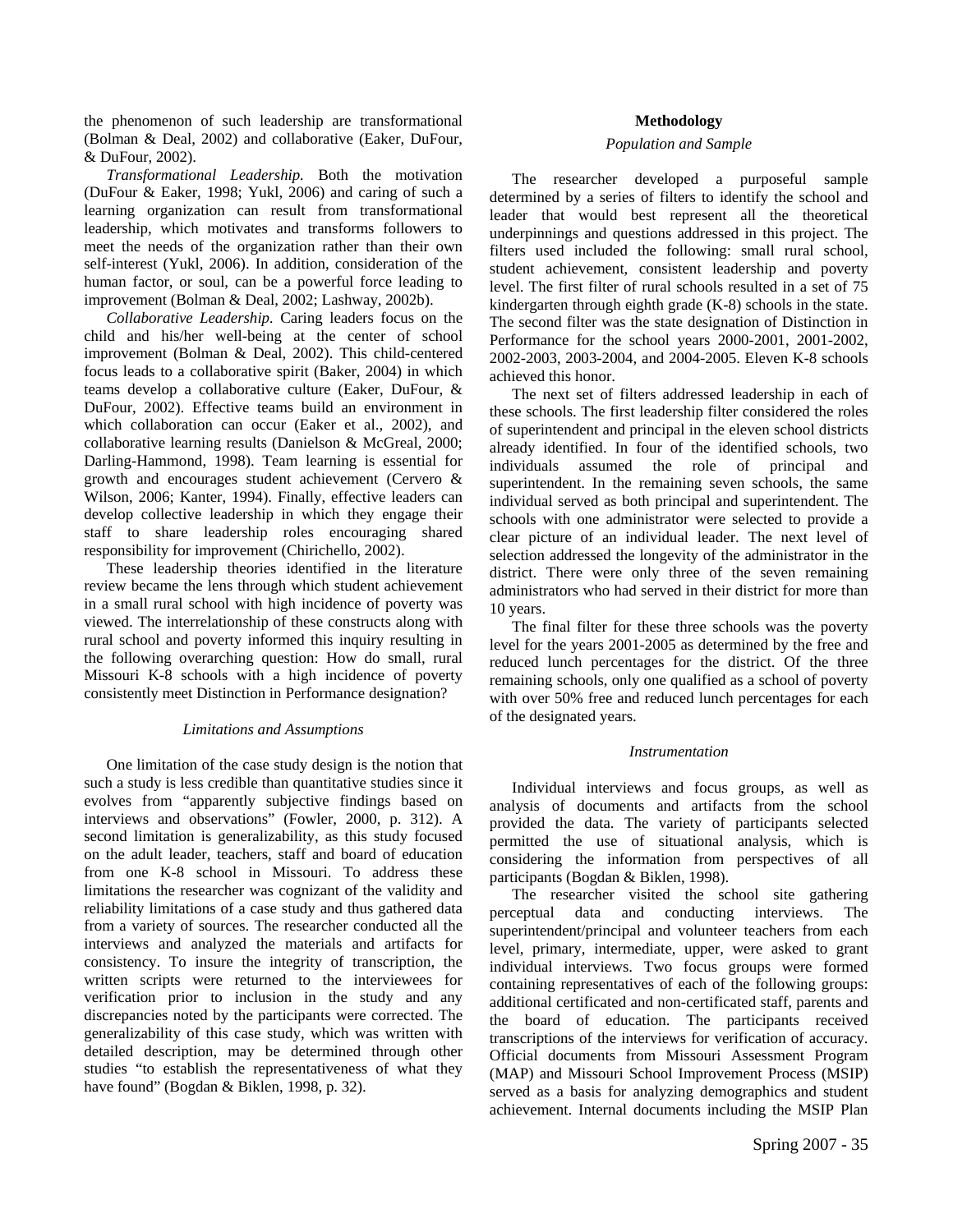and Professional Development Plan served as verification that the school was doing what it claimed to do in the documents. Finally, artifacts, including old and current news articles and photographs of the school, in addition to field notes provided rich background.

#### *Data Analysis*

Bogdan and Biklen (1998) caution qualitative researchers to develop an adequate system to sort data. The researcher visited the school site a minimum of three times gathering perceptual data, which included audiotapes of interviews and focus groups. In addition to the tapes, careful field notes organized the data by identifying the person, item and site of each interview (Bogdan & Biklen, 1998). In the case of the focus groups, field notations at the beginning of each participant's answer helped identify the individual contributions to the conversation.

Coding followed the guidelines described by Bogdan and Biklen, (1998). Resulting codes represented overarching categories. The first category was situation codes, which provided information about the setting, context, and shared rules and norms. Next, activity codes identified the exercises and routines of the school. Strategy codes revealed how school personnel accomplished a variety of things from student achievement to the daily functioning of the school. Finally, relationship codes indicated the multiple interactions among stakeholders of the school (Bogdan & Biklen, 1998).

 The researcher also studied official external and internal documents. The school's most recent MSIP Review identified strengths and weaknesses in light of state accountability. The school's MAP scores for the past five years showed the level of student achievement on the state assessment. Department of Elementary and Secondary Education (DESE) data indicated the high level of poverty existing in the families of students. Internal documents reviewed included the Professional Development Plan, the school schedule and notices and notes from faculty meetings. These documents allowed triangulation with data from interviews and field notes. Several artifacts, including old school records, photographs, and newspaper articles served as a comparison to the official documents and to the perceptual data gathered during personal visits to the school site. These combined data provided material for rich description of the K-8 school. The external and internal documents, as well as the artifacts, were matched to the appropriate codes for analysis to support or contradict the data (Bogdan & Biklan, 1998) and provide for triangulation (Fowler, 2000).

#### **Findings**

#### *Demographic Data*

The Leader, who shall be named Mrs. Hudson for the purposes of this study, served in both capacities as principal and superintendent of what will be called Twin Lake School. After teaching for the district part-time for two years and full-time for one year, she became superintendent/principal and has served in that capacity for eleven years. Over the years, she actively participated in professional organizations and served as an officer in a state educational association at the time of this study.

Twin Lake School represents a unique rural school, as it is situated five miles from the nearest town. The district had a population of 320 residents and served 187 K-8 students with 35 additional students enrolled in the pre-school and Parents as Teachers programs. Twenty-two certified staff served the district. Teachers and parents interviewed described the rich history of the district. The original building was constructed in 1908. When that structure was destroyed by fire in 1952, one of the current buildings was built in its place. Since then, there have been several additions to accommodate the growing enrollment and increasing functions. The Missouri State Board of Education designated the School District as Distinction in Performance each year for the five school years from 2000 through 2005. This distinction is largely based upon student achievement on the state MAP assessment. In addition, Twin Lake also had an enrollment with a high percent of students eligible for free and reduced lunch for those same five years.

Although the school is not located in a town, the surrounding community influences the school and its programs. There are no industries, but several small businesses and farms raising cattle, dairy cows, or row crops dot the area. The board member who participated in the focus group mirrored many in the community. He and his father grew up in the area, went to Twin Lake School and remained a part of the community. School personnel and community members know each other and these relationships developed over several years of school attendance by fathers, mothers, sons, daughters, brothers, sisters, and cousins.

#### **Summary of the Findings**

Initially, a wide net was cast, but as the process continued, materials and questions narrowed to reveal specific themes (Bogdan & Biliken, 1998). The themes included the following: understanding the rural school with high incidence of poverty, setting expectations and demanding accountability, providing necessary resources, and building a collaborative community. The grand tour question focused this study. What does a superintendent/principal do on a daily basis to support student achievement? An analysis of the themes suggested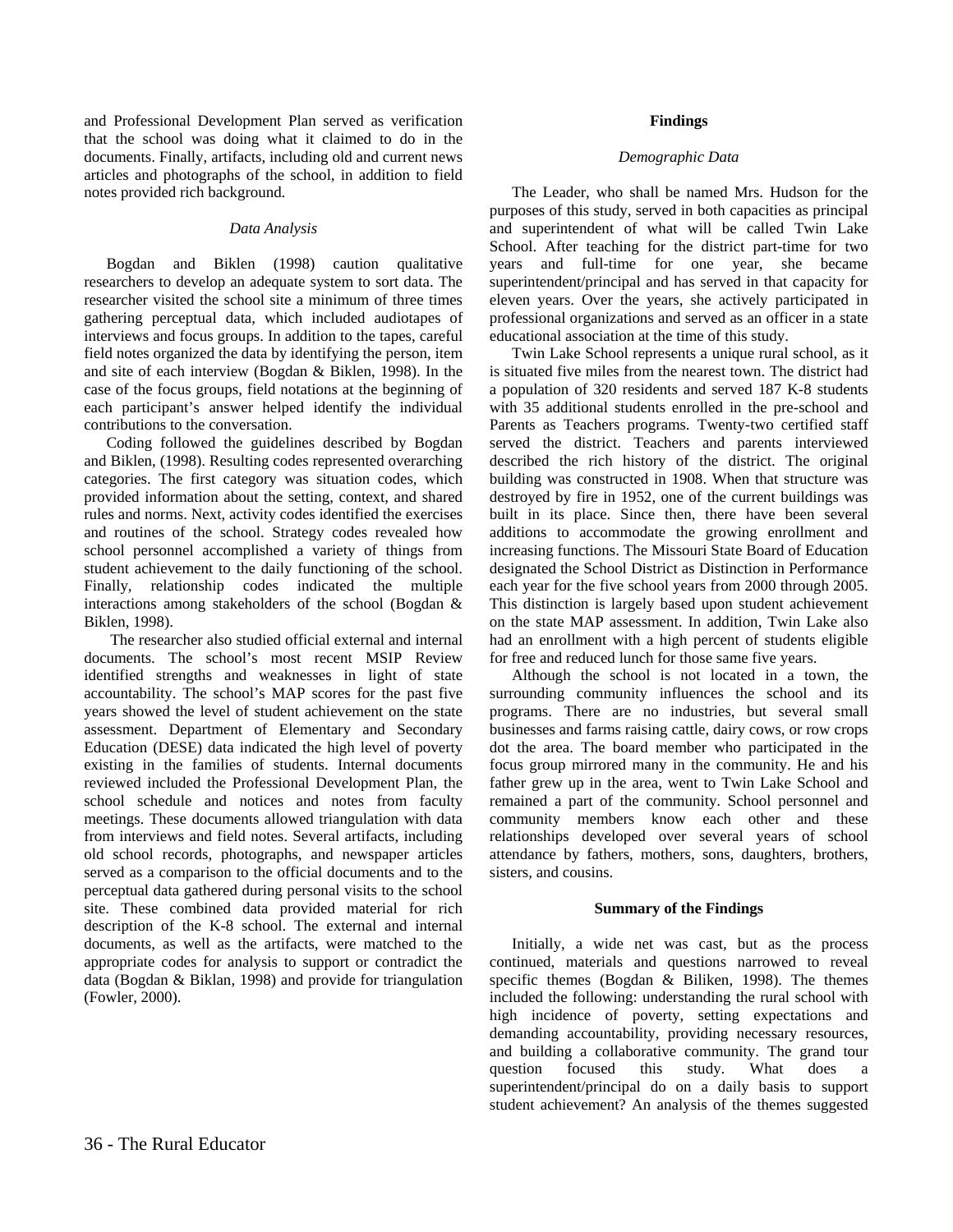answers to the initial guiding questions. Those questions included:

*1. What leadership qualities does a principalsuperintendent in a small rural school possess that lead the school to consistent achievement?* 

Educational theorists agree that an effective leader's passion, integrity and courage lead to forging a vision, a necessity for continued improvement (Bolman & Deal, 2002; Yukl, 2006). Visiting with Mrs. Hudson, the researcher observed her passion for success of the students at Twin Lake School and her honesty and courage to do what was needed to engage the faculty. The board member, faculty, staff and parents agreed that Mrs. Hudson focused on the school's vision of continuous student achievement. To accomplish this goal, she held high expectations for herself, her staff and the students. Such expectations were needed to effectively work with students, especially those from poverty (Payne, 2005).

As the leader, Mrs. Hudson served as a role model by keeping abreast of educational research and sharing her knowledge with the faculty as a strong instructional advocate (Bernhardt, 1999, Elmore, 2002; Lashway, 2002a). Her appraisal of teaching was thorough and she honestly shared her observations with individual staff to improve instruction and to maintain the focus on student achievement.

The superintendent attributed achievement to "the consistent goals, the work ethics and, I do think, our present curriculum. We are trying to align everything to the assessment."

*2. What processes does the leader implement that lead to teaching and learning?* 

Mrs. Hudson initiated several processes to improve teaching and learning. To gain an understanding of what steps were needed to accomplish the goal, a realistic description of the status quo and a thorough analysis of available data is essential (Bernhardt, 2001; Haun, 2003; Schmoker, 2004). Evaluation of progress was an ongoing process. For the individual student, Mrs. Hudson emphasized the significance of reading as it relates to achievement. She demanded timely assessment to determine each student's reading level to enable teachers to plan the steps that were needed to help the child improve reading skills. In addition, she also hired retired teachers to work, specifically, with all students from the primary to middle school level who showed a reading deficiency. The focus was apparent. Finally, all teachers were expected to assess all students within the first two weeks of school to plan teaching strategies to meet the identified needs.

Another process included the analysis of MAP data as soon as the information was available. Mrs. Hudson again hired substitute teachers to allow the faculty time for data analysis and planning to overcome any identified deficiencies. Due to the size of the school, teachers noted that strategies could be implemented immediately since there was a direct line of communication to all faculty and staff without the administrative levels which must be navigated in larger school districts.

As an instructional leader, Mrs. Hudson championed professional development and served as a role model by studying educational research through reading and attending educational meetings. She consistently shared such information with faculty and staff. Also, she encouraged teachers to participate in state initiatives such as MAP training; teachers were expected to share information when they returned to the district, either through regular meetings or early release time. Such release time allowed teachers to share information and develop action plans, which Mrs. Hudson monitored for progress. The same process was used to learn and share current instructional information by taking advantage of grant opportunities, such as a National Science Foundation Grant at a regional center.

Finally, given their school population, the majority of whom reside in poverty, the faculty took steps to help the children transition from their background (Bruffee, 1999). Mrs. Hudson, the faculty and the staff all realized their significance as role models; therefore, they presented themselves as professionals in dress and demeanor. Also, Mrs. Hudson and the faculty supported an after school program that offered the students opportunities to select from a variety of classes; students also participated in a varied program of extra-curricular activities led by faculty. In addition, field trips were carefully selected to broaden the students' experiential base.

*3. What structures does the leader implement that lead to teaching and learning?* 

Three structures implemented by Mrs. Hudson included the Placement Alternative Classroom (PAC) room, the preschool, and the schedule. The PAC room served two purposes for students creating discipline problems. First, students who were sent to the PAC room received counseling as a measure to change their behavior. Also, they continued learning with the assistance of the fulltime teacher who staffed PAC. Prior to implementation of PAC, students were suspended from school and sent home, where the learning did not continue. Now while the student in PAC received instruction and counseling, the classroom teacher concentrated on working with the students who remained in class.

Second, the preschool, which was funded by a grant, enabled Twin Lake School to provide a basic foundation for future students. This foundation focused on continued achievement of the students in the program and began to build positive relationships with the parents and families of enrollees.

Finally, after years of trial and error, Mrs. Hudson and the staff developed a schedule that set aside specific blocks of time for the core content areas. The combination of block and traditional schedule resulted in protected time for academics encouraging staff and students to focus on teaching and learning.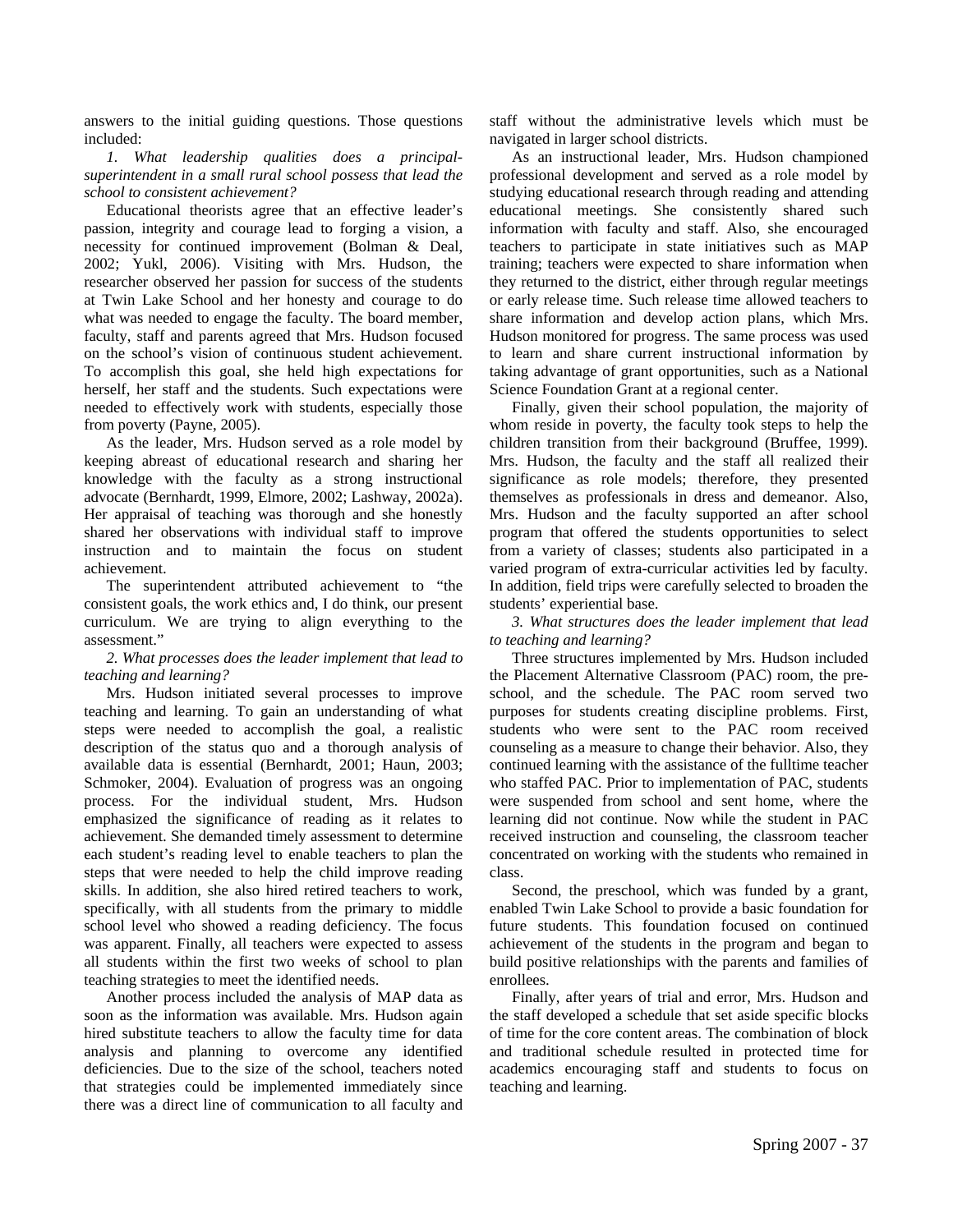*4. How does the leader establish collaboration among staff?* 

Effective leaders provide open vertical channels (Schein, 2002; Yukl, 2006). Teachers, parents and staff described their comfort in coming to Mrs. Hudson with questions or ideas. They felt welcome. These communication avenues also improved professional growth (Sandholtz, 1998). One formal avenue for communication that Mrs. Hudson implemented was the Pod meetings. One Pod included the elementary teachers and one Pod was made up of all middle level teachers. One teacher led each Pod and was empowered (Bolman & Deal, 2002) to share information from Mrs. Hudson and to conduct meetings regarding improved instruction. Information about state initiatives, MAP updates and educational challenges represent a few of the topics shared. Each group brainstormed to solve problems and to develop more effective teaching strategies (Nonaka & Takeuchi, 1995). The Pods met weekly and Mrs. Hudson met monthly with the entire faculty, which relieved some of the isolation often experienced by teachers (Glickman, 2002).

Also, Mrs. Hudson followed specific procedures for evaluation that encouraged communication. She was visible throughout the school and was forthright and specific in her evaluations of the teachers. At the end of each year, she conducted exit interviews to discuss each teacher's strengths and weaknesses in determining training needs for the following year. She also provided instructional materials that the teachers requested if the request accompanied justification linking to student achievement; teachers were expected to use each item in a timely manner to improve student learning.

Most importantly, Mrs. Hudson served as a role model for her faculty, who described her as approachable, hardworking and fair. She recognized the high level of work required of the teachers and saw that teachers received small gifts of appreciation, which included gift bags provided by the board of education or time to attend to personal matters.

*5. How does the leader establish collaboration among the community and board of education?* 

A collaborative spirit results when the focus remains on the child (Baker, 2004). Such a spirit permeates the Twin Lake School. The school has a long history in the community; therefore, it enjoys the support of several generations of learners. The school appeared to be the educational, social and cultural life of the community. Parents have an open invitation to eat lunch with their children and were welcome to visit the school and their children's classes. Community members, also, attended a variety of school events.

The board of education and the superintendent shared an understanding of their specific roles, and each took the responsibility for assuming those roles. The superintendent encouraged open communication with local papers and legislators, highlighting the academic success of Twin Lake School. The framed Distinction in Performance awards are prominently displayed in the hall and welcome visitors as they enter the front of the school.

A summary of the findings of this study suggested ten leadership practices that contribute to continued improvement. These practices on the journey to student achievement, which are illustrated in Figure 1, included the following: develop a focus and vision, set expectations, serve as a role model, conduct evaluations, analyze data, provide resources, build collaboration, empower staff, build community relationships, and maintain integrity.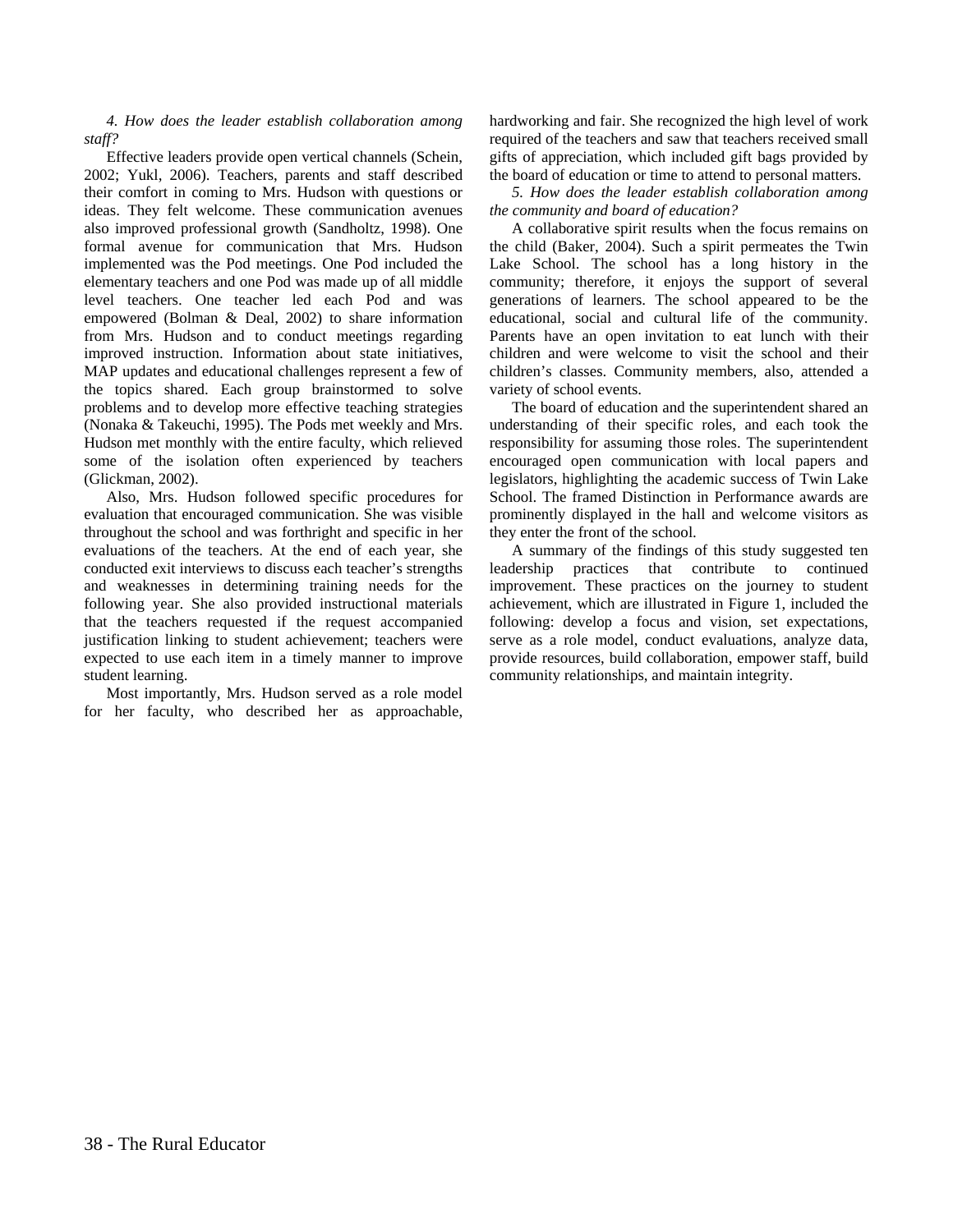

*Figure 1*. Journey to student achievement using leadership practices.

#### **Implications for Practice**

Although research addressing the leadership characteristics that lead to student achievement abound, many previous studies focused on urban locations or grade configurations other than the K-8 school. Since this case study focused on a K-8 rural school with a high incidence of students who come from poverty, several questions surfaced that suggest future studies and implications to inform educational leadership training, support, and practice.

As states grapple with funding shortfalls during a time of high accountability for student achievement, knowledge of leadership practices that enhance learning could result in informed decision making. Questions of consolidation raise local debate about the effects of such practices upon the learning of students and how that will change in a new configuration. Implications from this study suggest the benefits of the bounded rural, K-8 school with strong leadership. Further study is needed for verification.

Some previous studies suggested that leaders in schools may not possess the knowledge, skill and training to implement effective change (Elmore, 2002). Knowledge of effective leadership characteristics could impact leadership training in schools of education as well as training and support for beginning administrators from state leadership programs or practicing mentors. Knowledge of effective practices of rural administrators especially affects leaders in small schools in rural communities.

Equally important is the increasing number of children who come from poverty and the growing body of research about educational needs of such children. The benefits of the small, family atmosphere created in K-8 schools can serve as a potential model for schools as they strive to implement learning communities in their school settings.

#### **Summary**

This case study revealed snapshots of Twin Lake School District from varied vantage points viewed through the leadership lens and focused on student achievement. Data collected during this study enhanced the details of the snapshots. Twin Lake School enjoys a long history, with some families attending for three generations. Despite the isolation of the location and the high incidence of poverty, the school showed continuous improvement academically. Although a myriad of factors contribute to the school's Distinction of Performance designation, the superintendent/principal encouraged a culture of high expectation and aligned those factors to point at the same target: improved teaching and learning.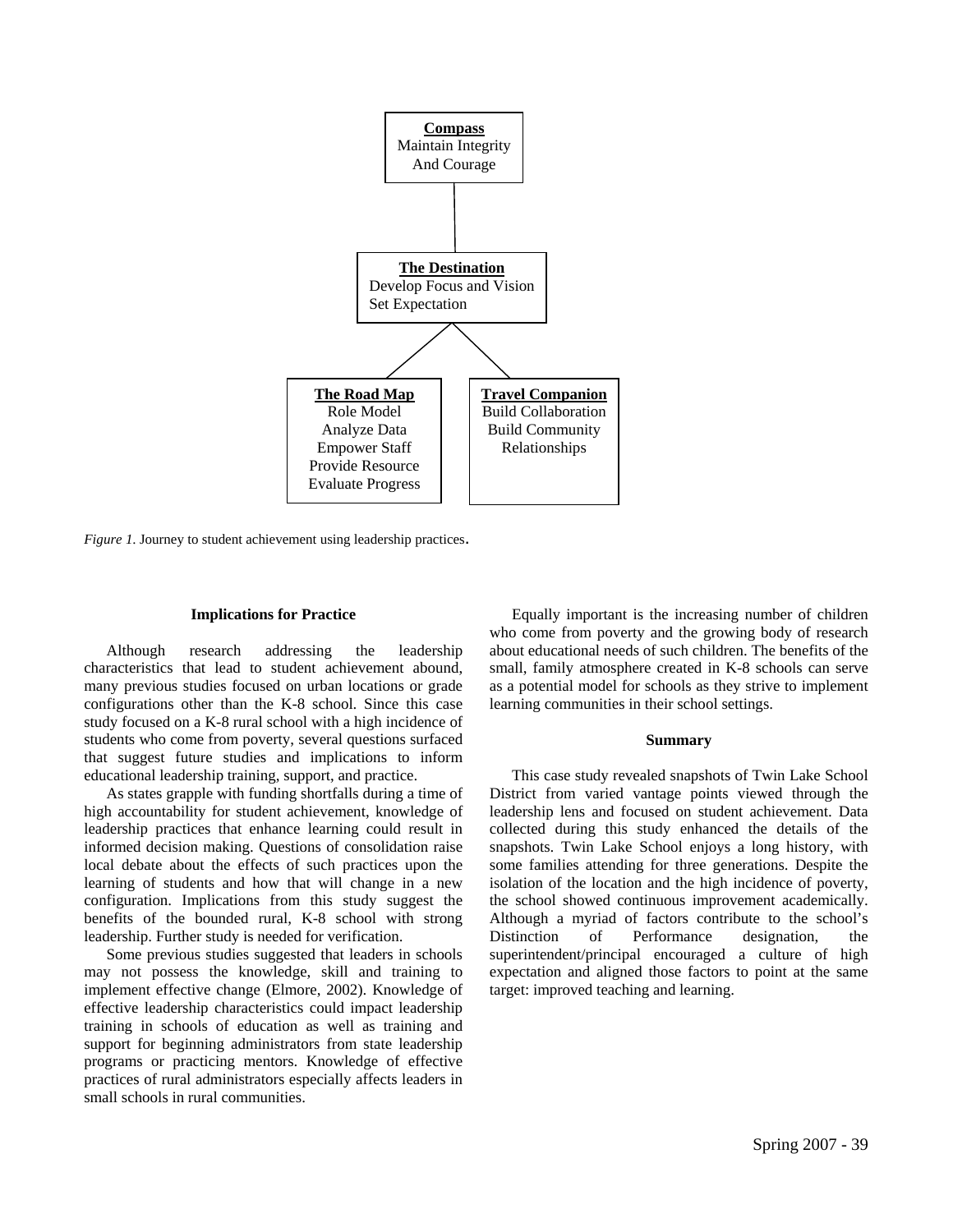#### **References**

- Abel, M. H., & Sewell, J. (1999). Stress and burnout in rural and urban secondary school teachers, *The Journal of Educational Research, 92*(5), 287-293.
- Baker, C. H. (2004). *No Child left behind: A case study of a school-linked service integration model.* Unpublished dissertation. University of Missouri, Columbia.
- Beaulieu, L. M., & Israel, G. D. (2005). It's more than just schools: How families and communities promote student achievement. In L J. Beaulieu & R. Bibbs (Eds.), *The role of education: Promoting the economic & social vitality of rural America* (pp. 44-55). Mississippi State University: Southern Rural Development Center*.*

Beeson, E. (2001). Rural schools: Principals facing unique challenges. *Principal, 81*(1), 22-24.

Bernhardt, V. (1999). *The school portfolio: A comprehensive framework for school improvement*. Larchmont, NY: Eye on Education*.*

Bernhardt, V. (2001). *The school portfolio toolkit: A planning, implementation, and evaluation guide for continuous school improvement.* Larchmont, NY: Eye on Education.

Bogdan, R. C., & Biklen, S. K. (1998). *Qualitative research for education: An introduction to theory and methods* (3<sup>rd</sup> ed.). Boston: Allyn and Bacon.

Bolman, L. G., & Deal, T. E. (2002). Leading with soul and spirit: Effective leadership in challenging times boils down to qualities such as focus, passion and integrity. Retrieved November 14, 2005, from *The School Administrator Web Edition.*

 www.aasa.org/publications/saarticledetail.cfm?ite mnumber=2693&sn

- Bruffee, K. A. (1999). *Collaborative learning: Higher education, interdependence, and the authority of knowledge* (2nd ed.). Baltimore, MD: The Johns Hopkins University Press.
- Buckingham, D. (2001) The rural principalship: For better or worse. *Principal, 81*(1), 26-32.
- Carter, C. S. (1999). Education and development in poor rural communities: An interdisciplinary research agenda. *Eric Digest,* E#DO-RC-99-9. Retrieved March 20, 2005 from http://www.ael.org/page.htm?&pd
- Cervero, R. M., & Wilson, A. L. (2006). *Working the Planning Table.* San Francisco: Jossey-Bass Publishers.
- Chirichello, M. (2002). Collective leadership: Sharing the principalship. *Principal, 81*(1), 46-51.
- Citizens for Missouri's Children. (2005). *The Children's Chronicle. 22*(1), 1-8.
- Coladarci, (2003). *Galllup goes to school: The importance of confidence intervals for evaluating 'adequate yearly progress' in small schools.* Washington, DC: The Rural School and Community Trust.
- Collins, T. (2001). Rural schools and communities: Perspectives on interdependence. *The Eric Review, 8*(2), 14-24.
- Cotton, K. (2003), *Principals and student achievement: What the research says.* Alexandria, VA: Association for Supervision and Curriculum Development.
- Danielson, C., & McGreal, T. L. (2000). *Teacher evaluation: To enhance professional practice.*  Alexandria, VA: Association for Supervision and Curriculum Development.

Darling-Hammond, L. (1998). Teacher learning that supports student learning. *Educational Leadership*, *55*(5), 6-11.

- Davis, J. R. (2003). Leadership and administration: Building practical definitions. *Learning to lead: A handbook for p postsecondary administrators* (pp. 3-17)*.* Westport, CT: American Council on Education and Praeger Publishers.
- DeVol, D. (2004). *Using the hidden rules of class to create sustainable communities.* Highlands, TX: aha! Process, Inc.
- DuFour, R., & Eaker, R. (1998). *Professional learning communities at work: Best practices for enhancing student achievement*. Bloomington, IN: National Educational Service.

Eaker, R., DuFour, R., & DuFour, R. (2002). *Getting started: Reculturing schools to become professional learning communities.* Bloomington, ID: National Educational Service.

- Ellis, K. D. (2004). *Putting the pieces together: More activities for modules 12-16.* Highlands, TX: aha! Process, Inc.
- Elmore, R. F. (2002). Building capacity to enhance learning: A conversation with Richard Elmore. *Principal Leadership, 2*(6), 39-43.
- Fowler, F. (2000). *Policy studies for educational leaders*. New Jersey: Prentice-Hall, Inc.
- Fullan, M. (2001). *Leading in a culture of change.* San Francisco: Jossey-Bass.
- Furman, G. (2003). The 2002 UCEA Presidential Address. *UCEA Review, XLV* (1), (1-6).

Glickman, C. D. (2002) *Leadership for learning: How to help teachers succeed.* Alexandria, VA: Association of Curriculum and Instruction.

- Goetz, S., & Rupasingha, A. (2003). How the returns to education in rural areas vary across the nation. In J. Beaulieu & R. Bibbs (Eds.), *The Role of Education: Promoting the Economic & Social Vitality of Rural America,* (pp. 6-9). Mississippi State University: Southern Rural Development Center*.*
- Haun, D. D. (2003). *Attrition of beginning teachers and the factors of collaboration, school level, and school setting.*  Unpublished dissertation. University of Missouri, Columbia.
- Hedgpeth, P. S. (2000). *Professional development practices for developing principal instructional leadership.* Unpublished doctoral dissertation. University of Missouri, Columbia.

40 - The Rural Educator